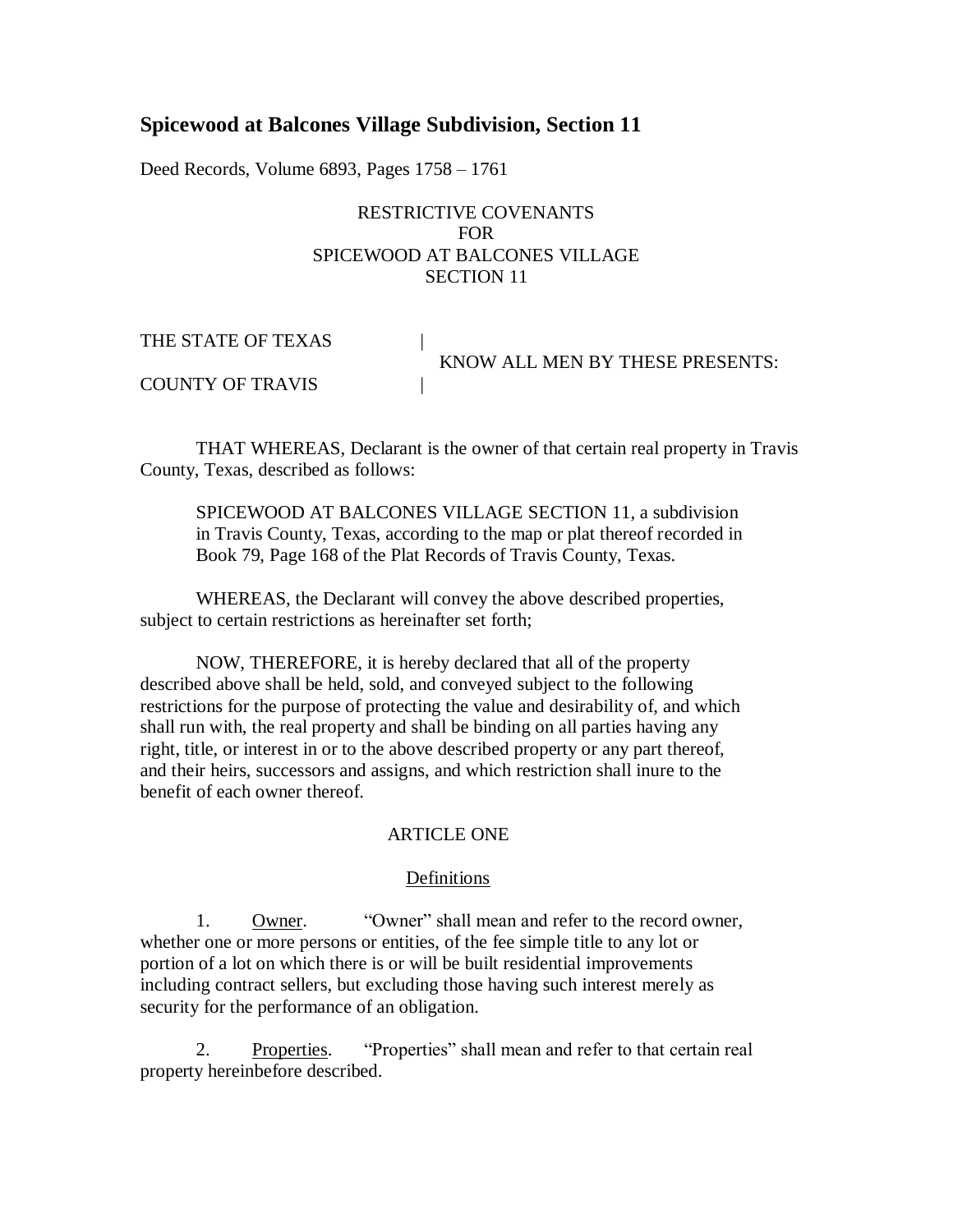3. Lot. "Lot" shall mean and refer to that portion of any of the plot of land shown on the plat and subdivision map recorded in Book 79, Page 168 of the plat records of Travis County, Texas, on which there will be built residential improvements. The term "lot" shall not include any reserves shown on the same map or plat nor include any portion of the property to be used other than for residential purposes.

4. Building Site. "Building Site" shall mean and refer to that portion of any of the above defined Lots within: (i) the front and side setback lines, and (ii) any area established upon such subdivision plat, or a conservation area, and upon which any residential improvement is to be built.

### ARTICLE TWO

#### **Restrictions**

1. Building Foundations. All residential building foundations which are constructed: (i) on slopes of fifteen percent (15%) and over, or (ii) over and on fill placed upon slopes of fifteen percent (15%) and over, must utilize design and construction practices certified by a registered professional engineer qualified to practice in this field of engineering practice.

2. Driveways. Every lot shall be reasonably accessible by vehicle from a roadway to the probable building site. For a minimum travel distance of twenty-five (25) feet from the roadway edge, the driveway grade may exceed fourteen percent (14%) only with specific approval of surface and geometric design proposals by the City of Austin, Director of the Engineering Department, or his designee.

3. Fill. Unless alternative methods for cut and fill spoil disposal sites are approved by the Director of Engineering, City of Austin, no fill on any lot shall exceed a maximum of four (4) feet of depth. Except for structural excavation, no cut on any lot shall be greater than four (4) feet.

4. The restrictions of this Article II of this agreement are derived from the City of Austin, Texas, Ordinance No. 790913-AA. In the event that said ordinance becomes less restrictive concerning building foundations, building sites or driveways, this covenant shall be amended to follow such less restrictive ordinance, but in the event that such possible ordinance changes become more restrictive the restrictions of this covenant shall remain in effect.

#### ARTICLE THREE

#### Amendment and Enforcement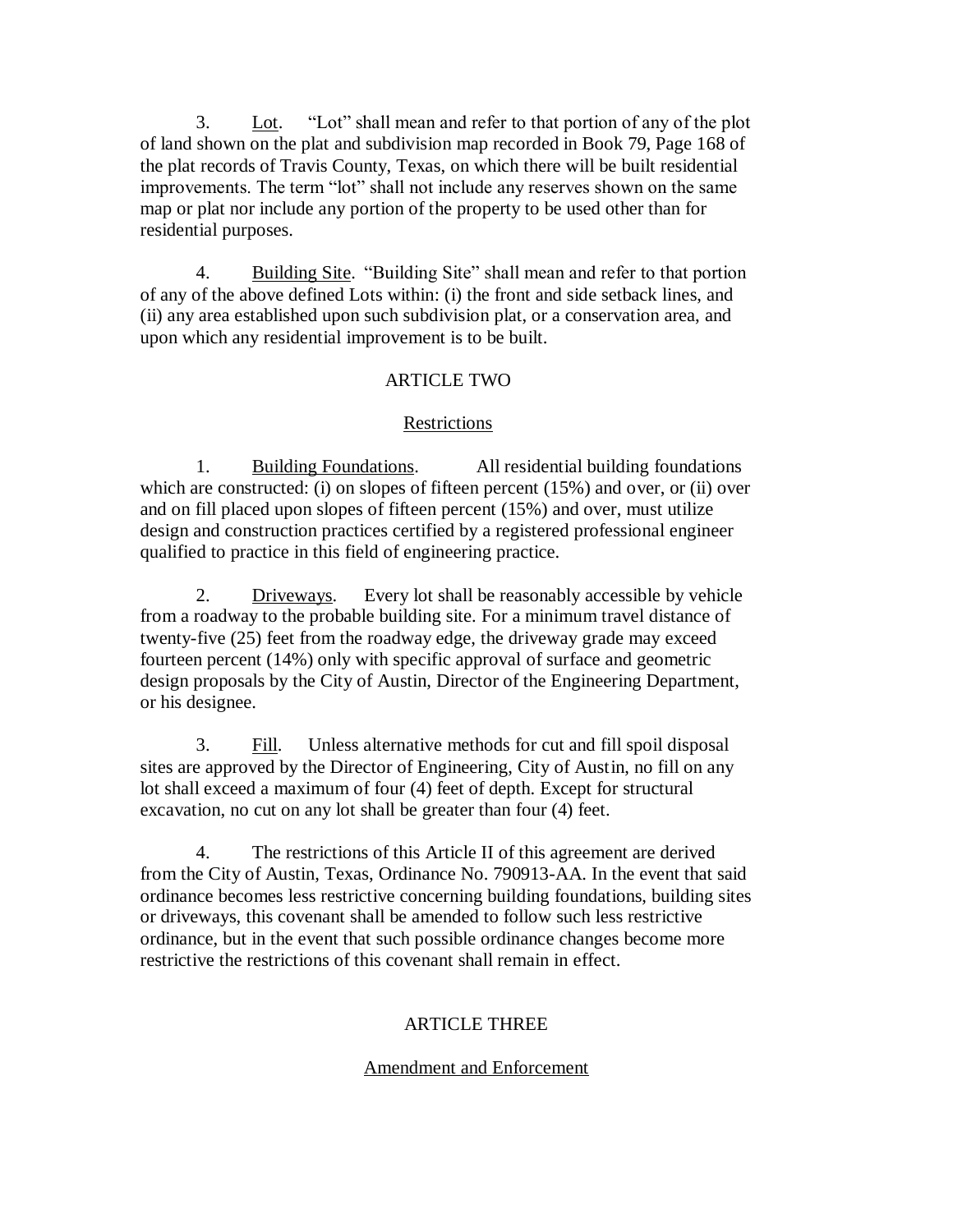1. This agreement may be modified, amended, or terminated only by a majority vote of a quorum of the members of the City Council of the City of Austin, or such other governing body as may succeed the City Council of the City of Austin, and joined by the then owner(s) of fifty-one-percent (51%) of owners of the above described property at the time of such modification, amendment or termination.

2. If any persons, person, corporation or entity of any other character shall violate or attempt to violate the foregoing agreement and covenant, it shall be lawful for the City of Austin, a municipal corporation, its successors and assigns, to prosecute proceedings at law, or in equity, against said persons or entity from violating or attempting to violate such agreement or covenant.

IN WITNESS WHEREOF, the undersigned, being the Declarant herein, has hereunto set his hand this  $18<sup>th</sup>$  day of February, 1980.

# SPICEWOOOD DEVELOPMENT CORPORATION

## By: J. H. McCullick, President

## NOTARY ACKNOWLEDGMENT

## APPROVAL OF RESTRICTIONS COVENANTS OF SUBDIVISION PLAT

BE IT KNOWN, that on the 26 day of February, 1980, the Planning Commission of the City of Austin, at its regular meeting, did approve the Restrictions Covenants of that certain subdivision called

## SPICEWOOD AT BALCONES VILLAGE SECTION 11

as recorded in Book \_\_\_\_\_, Page \_\_\_\_\_, of the Plat records of Travis County, Texas, upon application of

the owners and propriators of all the land covered by the said subdivision.

EXECUTED, this 26 day of February, 1980.

Miguel Guerrero, Chairman Planning Commission of the City of Austin, Travis County, Texas